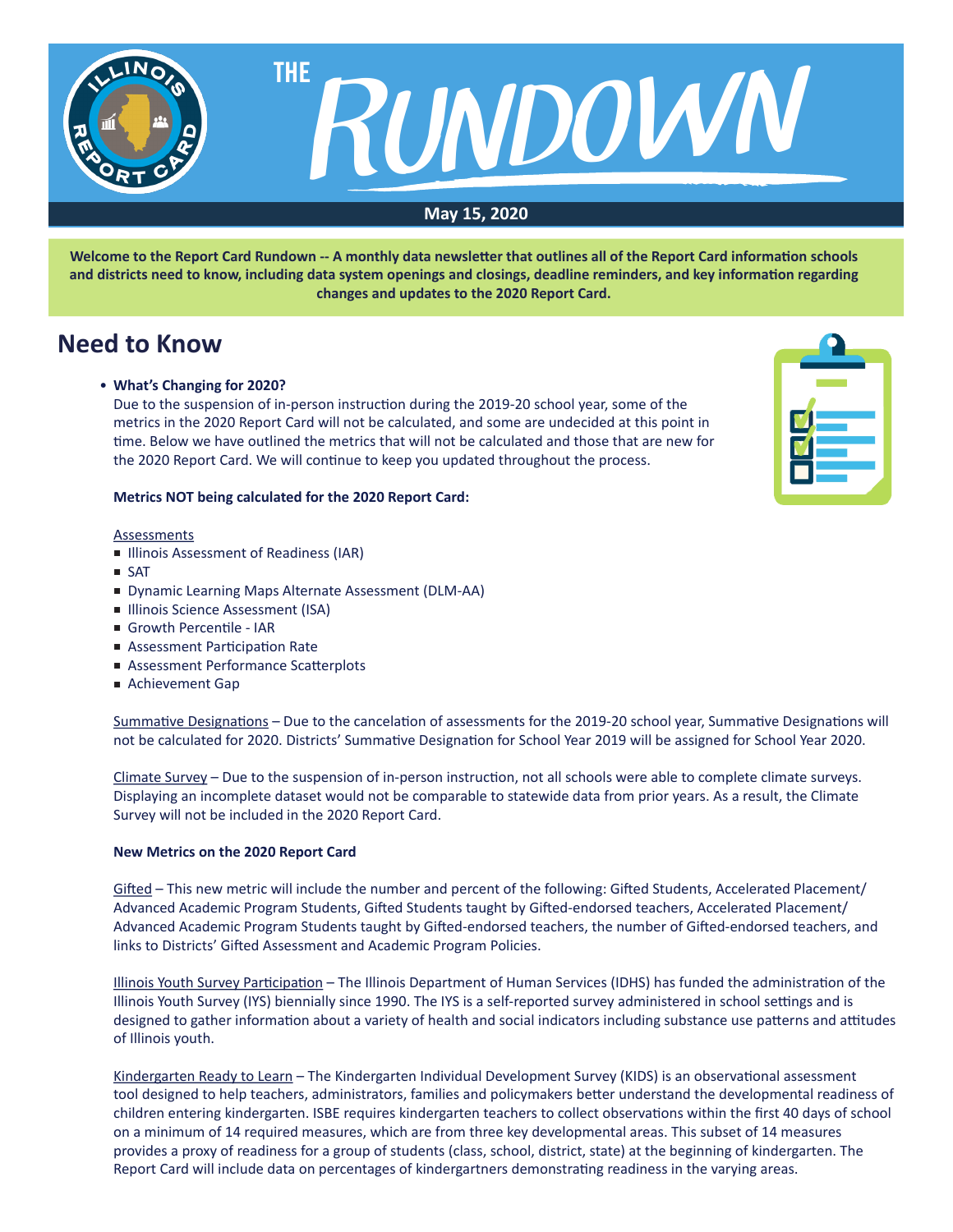School Improvement Funds – Title I School Improvement - 1003(a) Grant funds are federal Title I funds allocated to districts to support school improvement efforts in schools designated as targeted or comprehensive. The Report Card will include data on schools Who receive Title I School Improvement 1003(a) Funds, the amount of Title I School Improvement   1003(a) Funds received, and the reason for receiving Title I School Improvement 1003(a) Funds.

### • **High-level Report Card Timeline**

- May: Data submissions and data quality checks begin.
- July: Data verification begins via Data Review and Verification Tool.
- September: District superintendents sign off on their submitted data.
- October: Superintendents and principals preview 2020 Report Card.
- **Administrator Contact Info in EPS** We ask that all district and school administrators ensure their contact information in ISBE's Entity Profile System (EPS) is accurate and current, in light of any staff or administration changes occurring in the upcoming months. This will help to ensure all administrators are receiving any direct communications sent by ISBE. Any updates to contact information in EPS can be made via IWAS and should be made before July 1. View [additional](https://www.isbe.net/Documents/eps-guidelines.pdf) guidance regarding updating [information](https://www.isbe.net/Documents/eps-guidelines.pdf) in EPS and register for the EPS webinar below.
- **ESSA Site-Based Expenditure Reporting** Guidance for both FY 2020 and FY 2021 ESSA site-based [expenditure](https://www.isbe.net/Documents/SBER-Guidance-FY20-FY21.pdf) reporting is now available along with an accompanying cover letter from [Superintendent](https://www.isbe.net/Documents/Site-Based-Exp-Reporting-Guidance-FY20-FY21-cover-letter.pdf) Ayala. Both documents and all other reporting supports are posted to [www.isbe.net/site-based](http://www.isbe.net/site-based). The reporting guidance for FY 2020 and FY 2021 features no major changes from FY 2019 reporting.
- **Report Card Open Forums** This year the Report Card Team will again be holding monthly Report Card Open Forums in a webinar format to allow for administrators and staff to ask any questions they may have about data systems, data collections, new features, timelines, etc. related to the 2020 Report Card. The Report Card Team will be on hand to answer any questions and will also provide an FAQ after each Repot Card Open Forum webinar session. The Open Forums will begin in July and the schedule will be posted on **ISBE's Report Card [webpage](https://www.isbe.net/ilreportcard)**.

# **Openings & Closings**

• **[Year End Collection \(YEC\)](https://www.isbe.net/Documents/Year-End-data-Collection-Guidance.pdf)**

 $\overline{a}$ 

 o **2020 Year End Collection Now Open – Closes July 31**  The 2020 YEC is now available for data entry in IWAS. View 2020 YEC [Guidance](https://www.isbe.net/Documents/Year-End-data-Collection-Guidance.pdf) and [additional](https://www.isbe.net/Documents/YEC-Open-51320.pdf) details.

### • **[Student Information System \(SIS\)](https://www.isbe.net/Pages/Student-Information-System.aspx)**

- o **2020 ACCESS & Alternate ACCESS Preliminary Scores Now Available for Review Closes May 27** View [additional](https://www.isbe.net/Documents/ACCESS-Scores-Posted-Blast-51320.pdf) details.
- o **2020 College and Career Readiness Indicator Data Collection Now Open OPTIONAL** View [additional](https://www.isbe.net/Documents/College-Career-Readiness-Indicator-Communication-20200508.pdf) details.

## • **[Site-Based Expenditure Reporting \(SBER\)](https://www.isbe.net/site-based)**

 o **FY 2020 ESSA Site-Based Expenditure Reporting - Opens July 1** View FY 2020 SBER [Guidance](https://www.isbe.net/Documents/SBER-Guidance-FY20-FY21.pdf) and see below information regarding the upcoming webinar.

## **Dive Deeper**

- **Upcoming Webinars**
	- o **FY 2020 ESSA Site-Based Expenditure Reporting Overview May 27** Join us for a webinar from 1-2 p.m. on May 27 to review highlights of the recently released FY 2020 and FY 2021 reporting guidance for ESSA Site-Based Expenditure Reporting. Participants will learn about available ISBE supports for reporting and will have the opportunity to ask questions. [Register](https://register.gotowebinar.com/register/915093148224478223) Now!